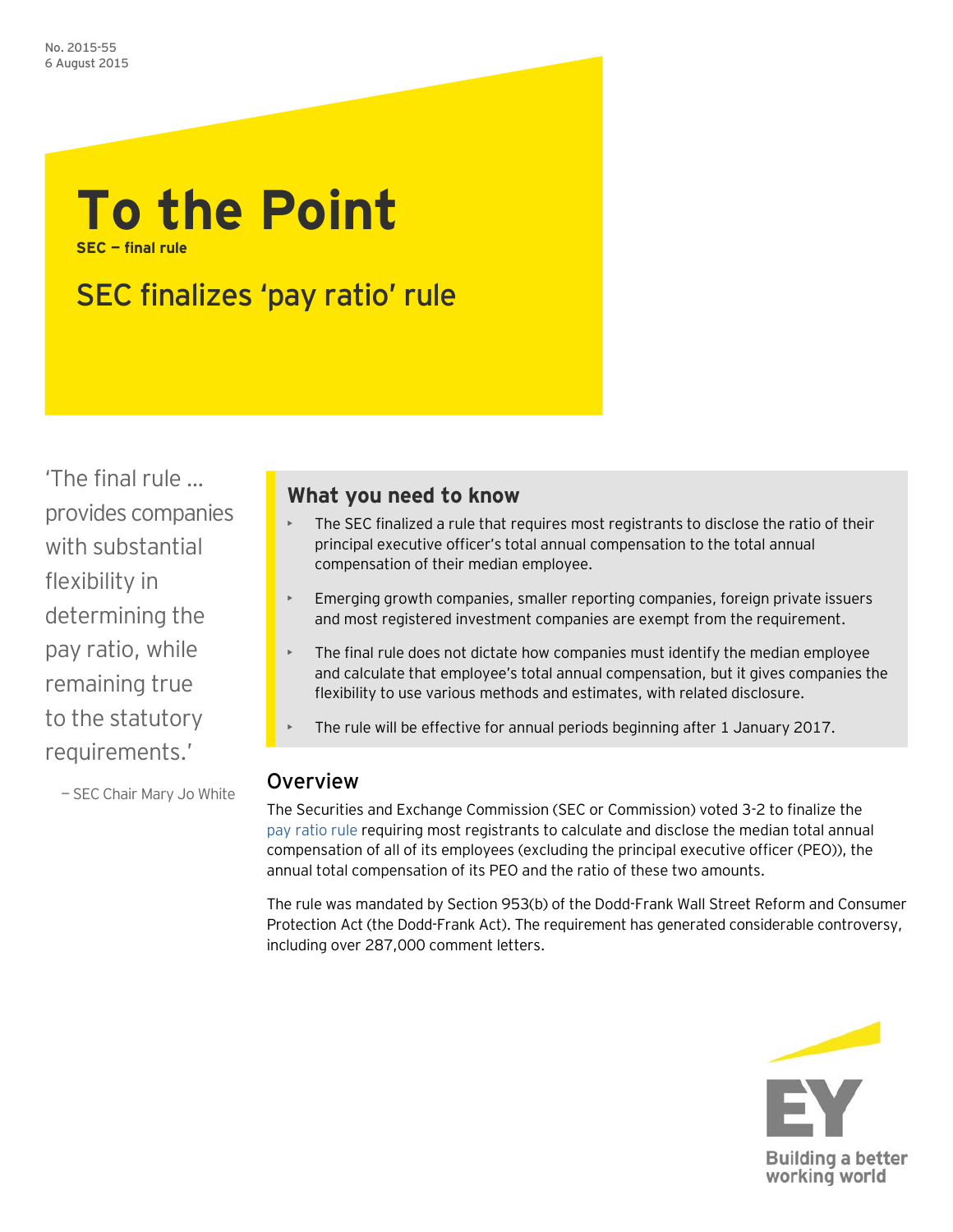### Key considerations

The rule creates new Item 402(u) of Regulation S-K outlining the requirements for the pay ratio disclosure. The rule will allow companies to consider individual facts and circumstances in determining the appropriate approach when identifying the median employee and calculating that employee's total annual compensation.

#### Scope of SEC filings and registrants affected

The final rule, which closely resembles the proposal issued in September 2013, will require pay ratio disclosures in SEC filings that require executive compensation information required by Item 402 of Regulation S-K. Such filings include annual reports on Form 10-K, registration statements and proxy and information statements.<sup>1</sup> Smaller reporting companies, emerging growth companies (EGCs), foreign private issuers and registered investment companies (except for business development companies) will not be required to provide the pay ratio disclosure.

#### Calculating the pay ratio disclosure

Item 402(u) of Regulation S-K will require disclosure of:

- The median of the annual total compensation of all of a registrant's employees, excluding the  $PEO<sup>2</sup>$  $PEO<sup>2</sup>$  $PEO<sup>2</sup>$
- The annual total compensation of the registrant's PEO (i.e., the amount also disclosed in the Summary Compensation Table under Item 402(c) of Regulation S-K)
- The ratio of these two amounts

The rule will allow registrants to express the comparison as a ratio or as a multiple of the PEO's compensation to the median. For example, if the median is \$45,000, and the PEO's annual total compensation is \$12,000,000, the pay ratio would be 1 to 267. The disclosure could be expressed as that ratio or by stating it narratively as a multiple, such as "the PEO's annual total compensation is 267 times that of the median of the annual total compensation of all employees."

#### *Employees included in median calculation*

Consistent with the proposal, the rule will require the median calculation to include *all* employees who were employed at the determination date, including full-time, part-time, temporary and seasonal employees. $3$  Employees include those employed by a registrant's consolidated subsidiaries and foreign locations but exclude independent contractors or "leased" workers if they are paid by a third party (e.g., a temp agency).

While non-US employees in foreign locations will have to be included in the median calculation, a *de minimis (<5%)* population of non-US employees can be excluded. If a registrant's non-US employee base makes up 5% or less of the total employees, the registrant will be able to exclude all or none of its non-US employees from the calculation. If its foreign employees exceed 5% of the total, it can exclude all employees in certain jurisdictions, provided that they don't aggregate to an amount that exceeds 5%. Therefore, a company may not exclude any employees in a foreign jurisdiction that individually represents more than 5% of total employees.

Employees in foreign jurisdictions where data privacy laws prohibit companies from obtaining or disclosing information needed to calculate the ratio also may be excluded from the calculation.<sup>[4](#page-3-3)</sup>

It is important to note that any exemptions based on data privacy laws count toward the *de minimis* exception as well. For example, if 2% of a registrant's employees are in a foreign jurisdiction that is excluded from the median calculation due to data privacy laws, the registrant may only exclude an additional 3% in other foreign jurisdiction using the *de minimis* exception. It also is important to note that the final rule does not allow for picking and choosing to include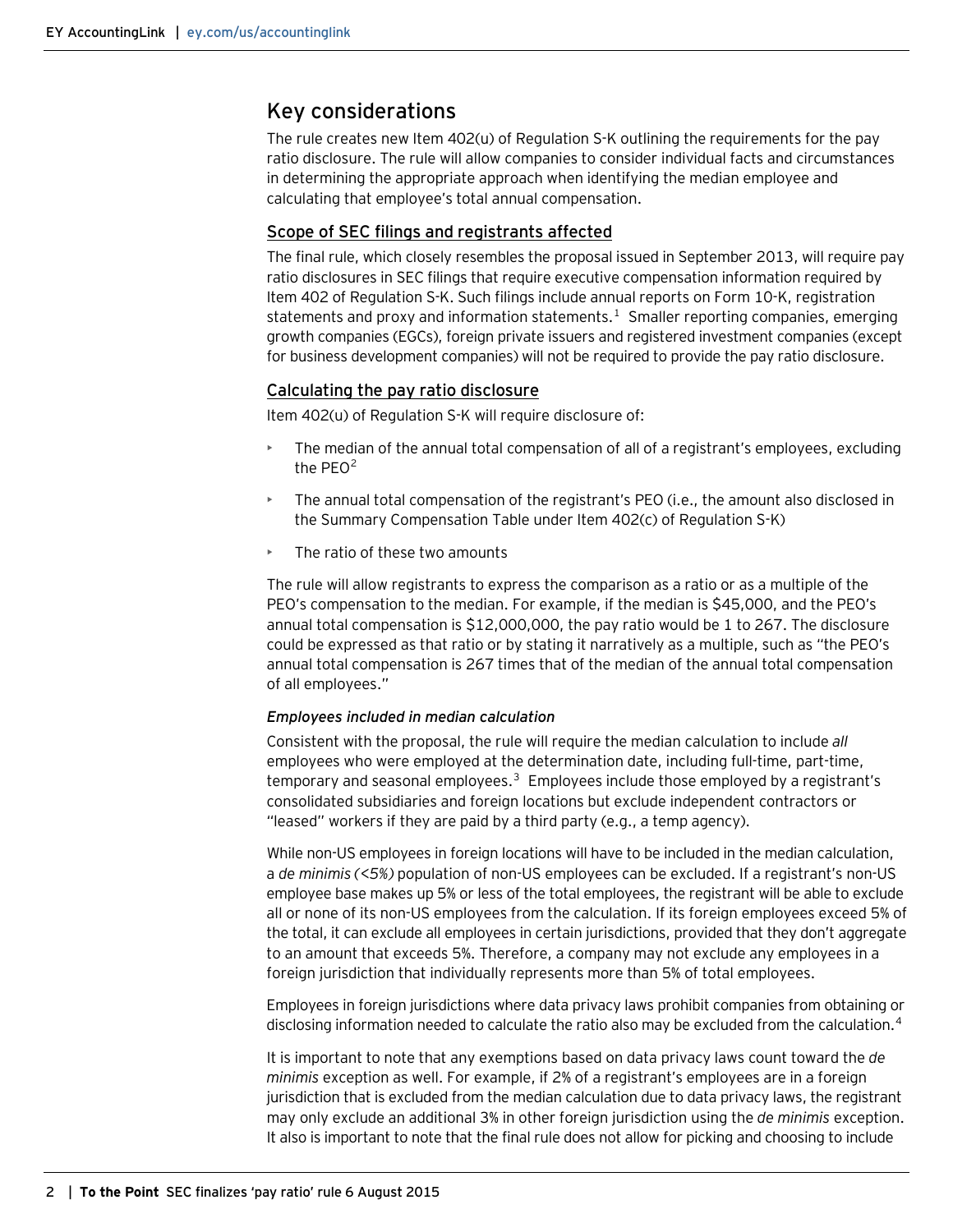or exclude certain employees in foreign jurisdictions from the calculation. If a registrant excludes any non-US employees in a particular jurisdiction under the exemptions, it must exclude all non-US employees in that jurisdiction.

Registrants will be able to use estimates to determine the median compensation, including annualizing compensation for new hires and other permanent employees who were not employed for the entire fiscal year. Annualizing adjustments will not be allowed for seasonal and temporary employees. Registrants will not be permitted to make adjustments that would change a worker's status. For example, a registrant could adjust the compensation of a new permanent part-time employee to reflect annualized compensation on a part-time basis, but it could not make an adjustment reflecting a full-time schedule for that employee. If a registrant elects to annualize compensation, it must do so for all eligible employees.

The final rule acknowledges the differences in pay in various jurisdictions and will allow a registrant to make cost-of-living adjustments (COLA) when calculating median compensation. The COLA will bring the compensation of employees in other jurisdictions to an equivalent of the compensation where the PEO resides. This COLA will have to be applied consistently to all employees within a jurisdiction. However, if a registrant uses a COLA in determining the median, it also must determine the median without a COLA and disclose a second pay ratio using that amount.

#### *Identifying the median employee*

The rule attempts to strike a balance between concerns about compliance costs and the statutory requirement under the Dodd-Frank Act by giving registrants flexibility in how they determine their median employee. The rule includes provisions promoting flexibility that were not included in the original proposal, such as requiring a registrant to calculate the median employee only once every three years (unless there are changes in the employee population or compensation arrangements that it reasonably believes would result in a significant change in the pay ratio). The final rule also allows a registrant to identify the median employee at any date within the last three months of the registrant's fiscal year, provided it discloses such date and explains the reason for any change in subsequent determinations. In a subsequent year, if it is no longer appropriate to use the median employee previously identified because of a change in their circumstances that the registrant reasonably believes would result in a significant change in the pay ratio, the registrant may use another employee whose compensation is substantially similar to the median employee identified in the original selection. Otherwise, the registrant must disclose that it is using the same median employee in its subsequent year's pay ratio disclosure and its reasonable belief why such use would not result in a significant change in the pay ratio.

Consistent with the proposal, the final rule will give registrants the flexibility to use a "reasonable method" to identify the median employee that is appropriately tailored to their business, including identifying the median employee using statistical sampling or a consistently applied compensation measure. This approach will allow a registrant to use compensation information that is already available in its records (e.g., salary, wages and tips as reported on Form W-2 to the Internal Revenue Service or similar forms used in foreign locations). A registrant that chooses to use a statistical sample will have to carefully consider how to determine the appropriate sample size.

#### *Calculating total annual compensation*

Once a registrant determines its median employee, it will have to calculate total annual compensation under Item  $402(c)(2)(x)$  only for that one employee. This calculation can be complex and currently is required only for the PEO and other named executive officers to prepare the summary compensation table for disclosure. The final rule will allow registrants to use estimates when determining total compensation as defined by Item 402(c)(2)(x)

The final rule will allow a registrant to make cost-of-living adjustments for non-US employees when calculating median pay.